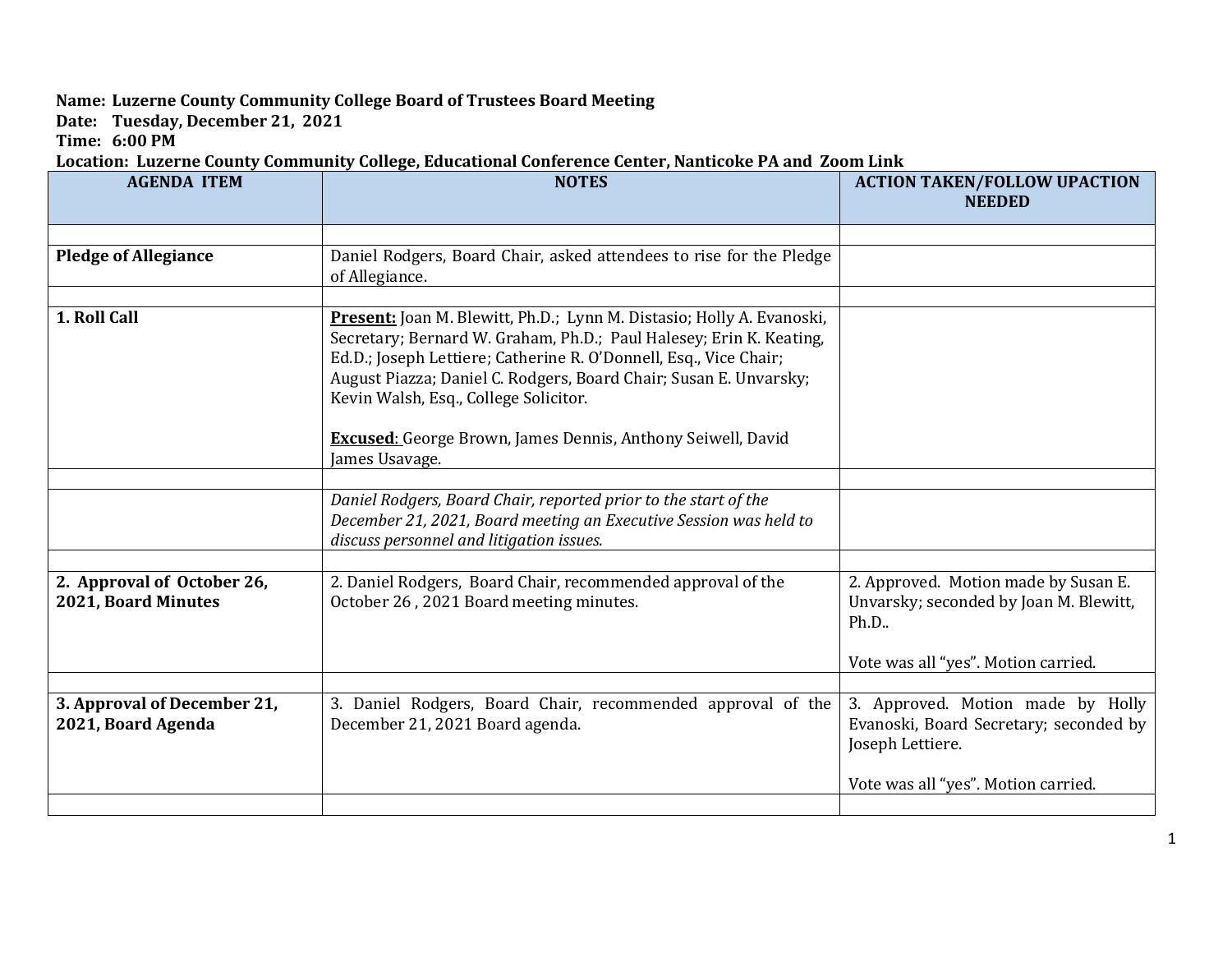| <b>AGENDA ITEM</b>                                                                                       | <b>NOTES</b>                                                                                                                                                                                                                                                                                                                                                                                                                                                                                                                                                                                                                                                                                                                                                                                                                                                                                                                                                                                                                                                                                                                                                                    | <b>ACTION TAKEN/FOLLOW UPACTION</b> |
|----------------------------------------------------------------------------------------------------------|---------------------------------------------------------------------------------------------------------------------------------------------------------------------------------------------------------------------------------------------------------------------------------------------------------------------------------------------------------------------------------------------------------------------------------------------------------------------------------------------------------------------------------------------------------------------------------------------------------------------------------------------------------------------------------------------------------------------------------------------------------------------------------------------------------------------------------------------------------------------------------------------------------------------------------------------------------------------------------------------------------------------------------------------------------------------------------------------------------------------------------------------------------------------------------|-------------------------------------|
|                                                                                                          |                                                                                                                                                                                                                                                                                                                                                                                                                                                                                                                                                                                                                                                                                                                                                                                                                                                                                                                                                                                                                                                                                                                                                                                 | <b>NEEDED</b>                       |
| 4. Report of Officers and Agents                                                                         |                                                                                                                                                                                                                                                                                                                                                                                                                                                                                                                                                                                                                                                                                                                                                                                                                                                                                                                                                                                                                                                                                                                                                                                 |                                     |
| ❖ President's Report<br>Signing of Dual Admission<br>Agreement Between LCCC &<br>Misericordia University | President Leary began his report by welcoming Misericordia<br>University's President, Dr. Daniel J. Myers. President Leary stated<br>Misericordia University and Luzerne County Community College<br>have always had a strong partnership which has enabled thousands<br>of our students over the years to have an opportunity to receive a<br>Bachelor's Degree at an outstanding university. That partnership<br>has included a number of articulation agreements in our academic<br>programs. When President Leary first met with Misericordia<br>University's new President, Dr. Myers explained how passionate he<br>was about community colleges and the idea that all students who<br>graduate from community college should have the opportunity, both<br>through accessibility and affordability, to complete their Bachelor's<br>Degree. As a result of Dr. Myers commitment to Luzerne County<br>Community College students, that opportunity means we will be<br>able to enhance our partnership with additional measures to<br>provide the opportunity and affordability to our students.<br>Dr. Daniel J. Myers, President, Misericordia University stated it was | N/A                                 |
|                                                                                                          | his pleasure to attend tonight's Board meeting.<br>After his<br>appointment in July, he had the opportunity to meet with Rosana<br>Reyes, Vice President of Enrollment Management and Student<br>Affairs, and President Leary. They had an immediate connection -<br>the shared passion for improving student's lives through access to<br>higher education was just so apparent that he knew, through a<br>partnership, we could do even more.<br>Dr. Myers stated the<br>partnership allows students to transfer to Misericordia without<br>losing any time or losing any credits; and guarantee they will<br>complete their education in four semesters. In addition, students<br>that come to Misericordia from LCCC, Misericordia will extend their<br>financial commitment to our students receiving financial assistance<br>in order to complete their degree. Dr. Myers thanked everyone who<br>worked to develop the partnership at both Luzerne County                                                                                                                                                                                                                |                                     |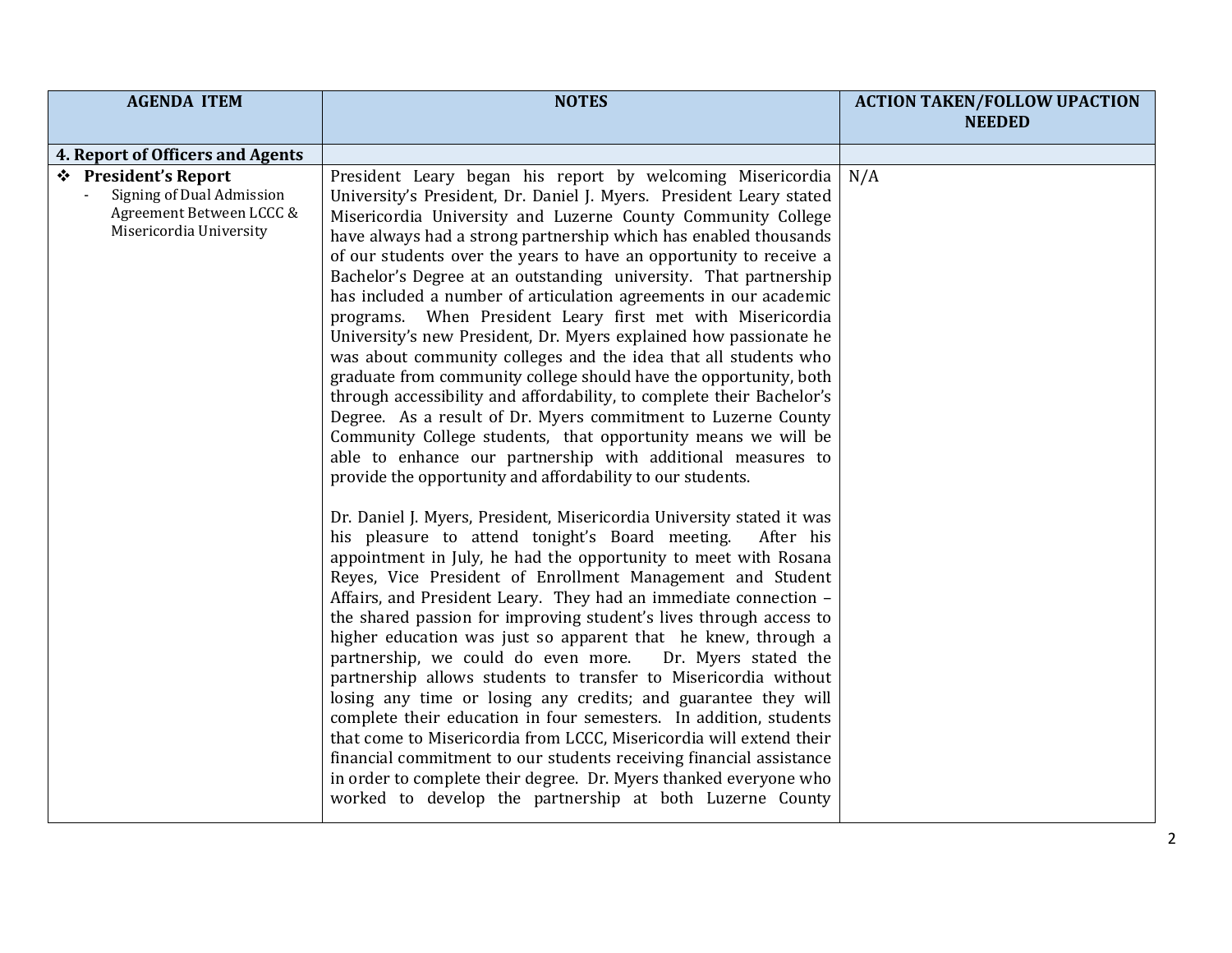| President's Report continued. | Community College and Misericordia University.                                                                                                                                                                                                                                                                                                                                                                                                                                                                                                                                                                                                                                                                                                                                                                                                                                                    |  |
|-------------------------------|---------------------------------------------------------------------------------------------------------------------------------------------------------------------------------------------------------------------------------------------------------------------------------------------------------------------------------------------------------------------------------------------------------------------------------------------------------------------------------------------------------------------------------------------------------------------------------------------------------------------------------------------------------------------------------------------------------------------------------------------------------------------------------------------------------------------------------------------------------------------------------------------------|--|
|                               | President Leary reported the LCCC Early College Program provides<br>the opportunity for students to earn college credit while still in high<br>school as well as a chance to explore several college majors and<br>potential careers. The Early College Program also assists with<br>College readiness and improves academic success. Funding is<br>available through donations to the EITC (Educational Improvement<br>Tax Credit) Program which is designed to enhance educational<br>programs and opportunities for the region's students. Funding can<br>be used toward the cost of tuition and books. This year, the LCCC<br>Foundation, Inc. received \$341,000 in EITC contributions. High<br>school students are eligible to enroll in college classes at LCCC for<br>the Spring 2022 and Summer 2022 semesters. Students can use<br>these funds to offset the cost of tuition and books. |  |
|                               | President Leary stated, it was his pleasure to report that this year's<br>2021 Nursing NCLEX pass rate for first-time testers was 95.12%.<br>The national pass rate for first-time testers at the Associate level<br>was 80.45%.                                                                                                                                                                                                                                                                                                                                                                                                                                                                                                                                                                                                                                                                  |  |
|                               | President Leary extended his congratulations to Dr. Cheryl Lesser,<br>Vice President of Academic Affairs, who accepted the position as<br>President of Great Bay Community College in New Hampshire. Dr.<br>Lesser will assume her new responsibility in several months. At this<br>time President Leary expressed his deep appreciation to Dr. Lesser<br>for her exceptional leadership and the significant accomplishments<br>achieved in the academic realm over the past several years.<br>President Leary congratulations to Dr. Cheryl Lesser in this<br>wonderful career opportunity.                                                                                                                                                                                                                                                                                                      |  |
| President's Report continued. | Dr. Cheryl Lesser thanked everyone in attendance for the<br>opportunity to have been able to work across the institution. Dr.<br>Lesser noted this would be her last Board meeting, stating that it has<br>been an amazing four years but looks forward to returning to the<br>sea coast and back to her New England roots.                                                                                                                                                                                                                                                                                                                                                                                                                                                                                                                                                                       |  |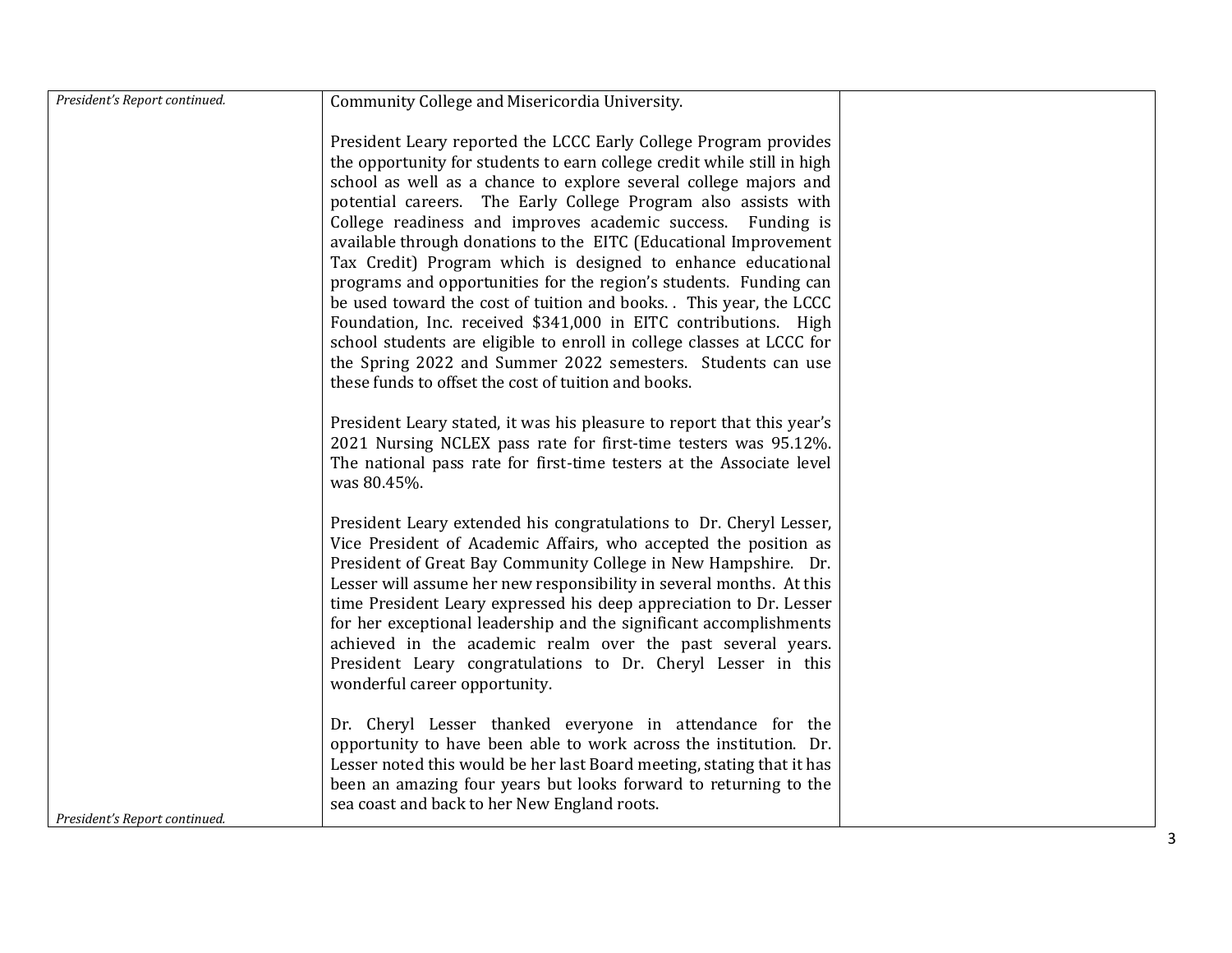| <b>Audit Report</b>       | The Audit Report was presented by Shawn Strauss, C.P.A., Maher<br>Duessel. The College received an unmodified opinion which is a<br>clean opinion. The total assets of the College are \$96 million which<br>is similar to prior year, total liabilities are \$66 million, compared to<br>\$59 in prior year, total net income is a loss of \$4 million; compared<br>to income of \$1.4 million in prior year.<br>HERFF Funding which is the federal response to the coronavirus.<br>Three rounds of funding were received:<br>CARES ACT - LCCC awarded \$3.2 million<br>CRRSSA - LCCC awarded \$6.8 million<br>ARPA - LCCC awarded \$11.8 million                                                                                                                                                                                                                                                                             |  |
|---------------------------|--------------------------------------------------------------------------------------------------------------------------------------------------------------------------------------------------------------------------------------------------------------------------------------------------------------------------------------------------------------------------------------------------------------------------------------------------------------------------------------------------------------------------------------------------------------------------------------------------------------------------------------------------------------------------------------------------------------------------------------------------------------------------------------------------------------------------------------------------------------------------------------------------------------------------------|--|
|                           | Total \$22 million. The college spent approximately \$7 million; with<br>\$14 million to be expended over 2022-2023.                                                                                                                                                                                                                                                                                                                                                                                                                                                                                                                                                                                                                                                                                                                                                                                                           |  |
| <b>Treasurer's Report</b> | President Leary stated the presentation of the Audit Report replaced<br>the Treasurer's Report.                                                                                                                                                                                                                                                                                                                                                                                                                                                                                                                                                                                                                                                                                                                                                                                                                                |  |
| <b>Foundation Report</b>  | Rebecca Brominski, Executive Director, Institutional Advancement<br>and Foundation, Inc., stated as she reflected back over the Fall<br>semester she is incredibly grateful to the donors, community friends<br>and all who believe in and support our community college students.<br>As an overwhelming show of generosity, the Foundation has<br>received over a half million dollars in contributions this second<br>quarter of the year. This included \$341,000 in EITC to support Early<br>College; \$70,000 from our annual dinner to support scholarships<br>and student assistance funds; and over \$108,000 in new<br>scholarships and renewal commitments. These funds will make a<br>significant impact and will go a long way in supporting the region's<br>high school students and our new and current students. All of the<br>support could not have been possible without our donors and giving<br>community. |  |
|                           | Events held this past year we celebrated was the 20th anniversary of<br>the Hazleton Center, 32nd Alumni Craft Festival, 39th annual                                                                                                                                                                                                                                                                                                                                                                                                                                                                                                                                                                                                                                                                                                                                                                                           |  |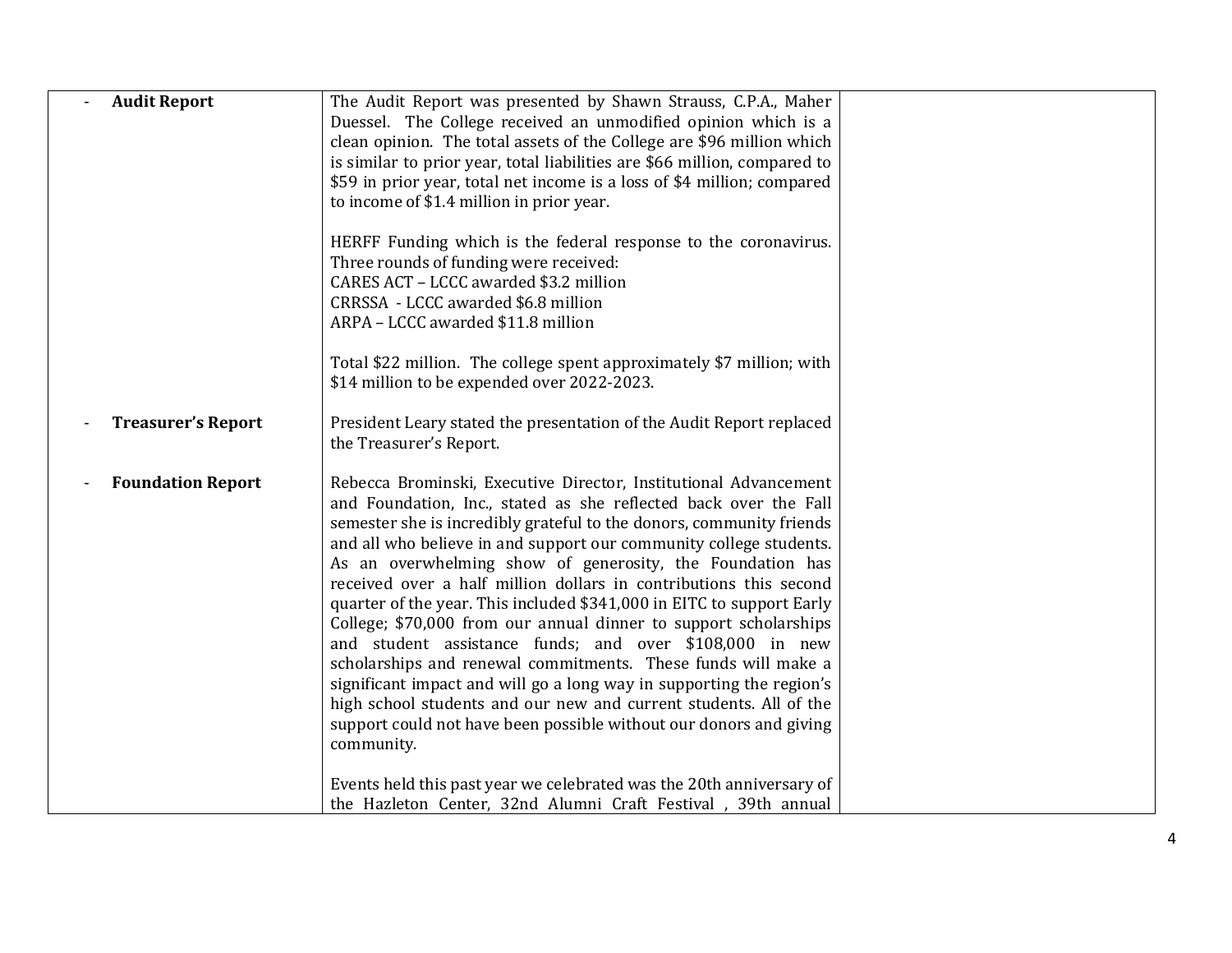|                                         | scholarship dinner, 15th anniversary of our Schulman gallery and<br>the 10th anniversary of our Joseph A. Paglianite Culinary institute.<br>Thank you to everyone here and to our trustees who participated in<br>these events.                                                                                                                                                                                                                                                                                                                                                                                                                                                                                                                                                                                                |                                                                                                                                |
|-----------------------------------------|--------------------------------------------------------------------------------------------------------------------------------------------------------------------------------------------------------------------------------------------------------------------------------------------------------------------------------------------------------------------------------------------------------------------------------------------------------------------------------------------------------------------------------------------------------------------------------------------------------------------------------------------------------------------------------------------------------------------------------------------------------------------------------------------------------------------------------|--------------------------------------------------------------------------------------------------------------------------------|
|                                         | We look forward to 2022 to continue to support our students and<br>celebrate their accomplishments as their success is truly our<br>success. Thank you and have a wonderful holiday filled with<br>happiness and especially good health.                                                                                                                                                                                                                                                                                                                                                                                                                                                                                                                                                                                       |                                                                                                                                |
|                                         | President Leary concluded his report wishing everyone a very<br>wonderful holiday and healthy New Year.                                                                                                                                                                                                                                                                                                                                                                                                                                                                                                                                                                                                                                                                                                                        |                                                                                                                                |
| <b>ACTION ITEMS</b>                     |                                                                                                                                                                                                                                                                                                                                                                                                                                                                                                                                                                                                                                                                                                                                                                                                                                |                                                                                                                                |
| 5. Board By-Laws Sub-                   | 5. Catherine R. O'Donnell, Esq., Chair, Board By-Laws Sub-                                                                                                                                                                                                                                                                                                                                                                                                                                                                                                                                                                                                                                                                                                                                                                     | <b>ACTION TAKEN/FOLLOW UPACTION</b>                                                                                            |
| <b>Committee Report</b>                 | Committee, presented the following report.                                                                                                                                                                                                                                                                                                                                                                                                                                                                                                                                                                                                                                                                                                                                                                                     | <b>NEEDED</b>                                                                                                                  |
| 5A. Amended LCCC Board By-Laws          | 5A. Committee Chair O'Donnell stated under Board Chair Rodgers, a<br>sub-committee was established, consisting of Committee Chair<br>O'Donnell, Trustee Distasio, Trustee Unvarsky, Trustee Joseph<br>Lettiere and Board Chair Rodgers, to review the existing by-laws<br>and by-laws of the Pennsylvania community colleges. Over the past<br>6 months, 5 meetings were held. A red lined draft was circulated<br>among the trustees for their review and input.<br>At this time Board By-Laws Committee Chair O'Donnell<br>recommended the Luzerne County Community College Board of<br>Trustees approve the Luzerne County Community College Board of<br>Trustees By-Laws as amended, on this date, December 21, 2021.<br>Board Chair Rodgers thanked Vice Chair O'Donnell for leading the<br>charge of this sub-committee. | 5A. Approved. Motion made by Bernard<br>W. Graham, Ph.D.; seconded by Lynn<br>Distasio.<br>Vote was all "yes". Motion carried. |
|                                         |                                                                                                                                                                                                                                                                                                                                                                                                                                                                                                                                                                                                                                                                                                                                                                                                                                |                                                                                                                                |
| 6. Report of the Executive<br>Committee | 6. Daniel C. Rodgers, Board Chair, presented the report of the<br><b>Executive Committee.</b>                                                                                                                                                                                                                                                                                                                                                                                                                                                                                                                                                                                                                                                                                                                                  | <b>ACTION TAKEN/FOLLOW UPACTION</b><br><b>NEEDED</b>                                                                           |
| 6A. Classified Salary Adjustment        | 6A. Recommend the Luzerne County Community College Board of                                                                                                                                                                                                                                                                                                                                                                                                                                                                                                                                                                                                                                                                                                                                                                    | 6A. Approved. Motion made by Erin K.                                                                                           |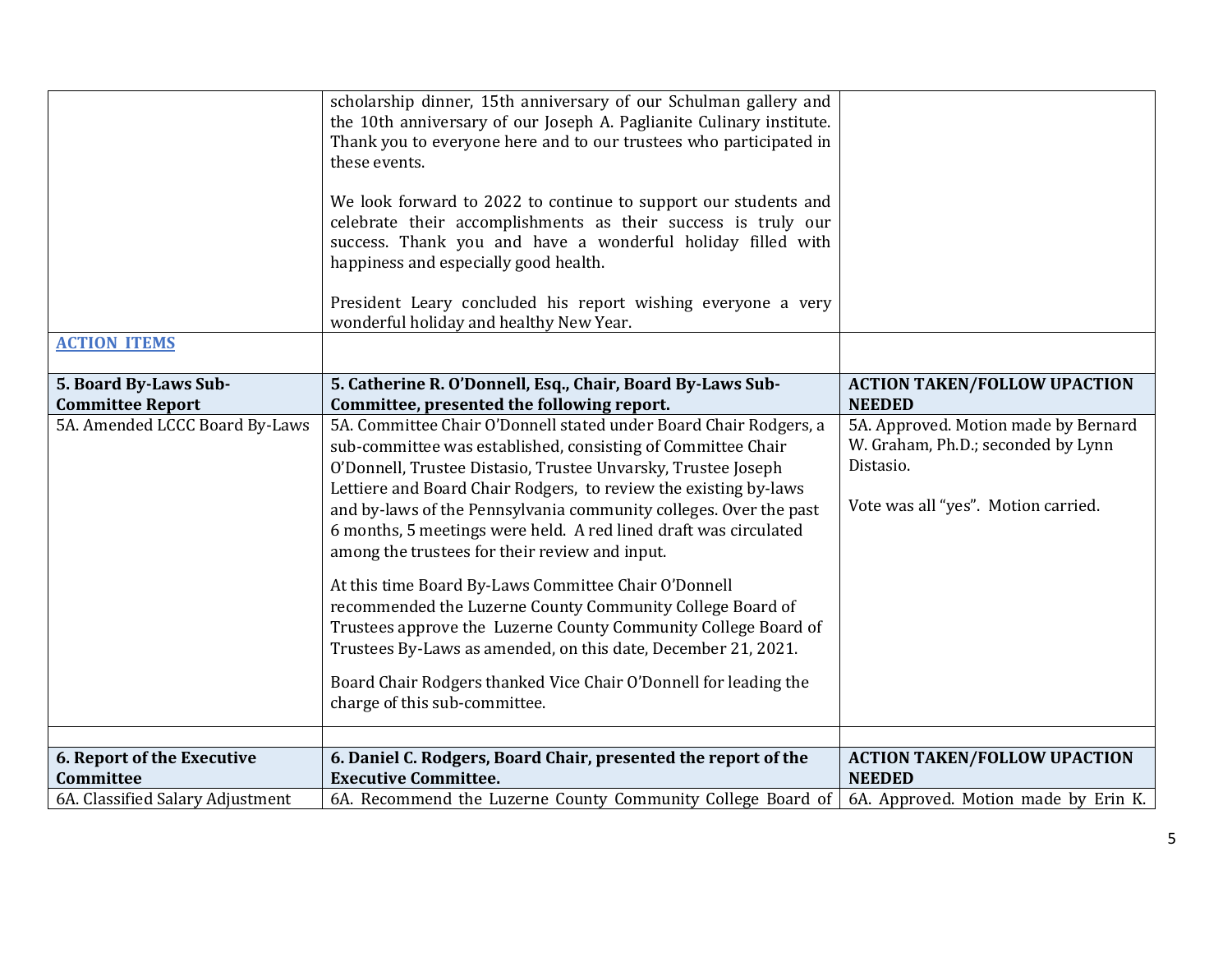|                                    | Trustees approve an adjustment to the classified staff minimum       | Keating, Ed.D.; seconded by Joan M.       |
|------------------------------------|----------------------------------------------------------------------|-------------------------------------------|
|                                    | starting hourly wage to \$15 an hour. Classified Staff earning in    | Blewitt, Ph.D.                            |
|                                    | excess of \$15 an hour will receive a pay equity adjustment of \$800 |                                           |
|                                    | to their base wage.                                                  | Vote was all "yes". Motion carried        |
|                                    |                                                                      |                                           |
| 7. Report of the Academic          | 7. Bernard W. Graham, Ph.D., Chair, LCCC Academic Committee,         | <b>ACTION TAKEN/FOLLOW UPACTION</b>       |
| Committee                          | presented the following report.                                      | <b>NEEDED</b>                             |
| 7A. Academic Calendar              | 7A. Recommend the Luzerne County Community College Board of          | 7A. Approved. Motion made by              |
|                                    | Trustees approve the revised Academic Calendar Summer 2023           | Catherine R. O'Donnell, Esq., Vice Chair; |
|                                    | through Spring 2026.                                                 | seconded by Paul Halesey.                 |
|                                    |                                                                      |                                           |
|                                    |                                                                      | Vote was all "yes". Motion carried        |
| 7B. Recommend Approval of          | 7B. Recommend the Luzerne County Community College Board of          | 7B. Approved. Motion made by Joan M.      |
| <b>Grading System Policy</b>       | Trustees approve the Grading System Policy as attached.              | Blewitt, Ph.D.; seconded by Catherine R.  |
|                                    |                                                                      | O'Donnell, Esq., Vice Chair.              |
|                                    |                                                                      |                                           |
|                                    |                                                                      | Vote was all "yes". Motion carried        |
|                                    |                                                                      |                                           |
| 7C. Curriculum Additions,          | 7C. Recommend the Luzerne County Community College Board of          | 7C. Approved. Motion made by Lynn         |
| <b>Deletions and Modifications</b> | Trustees approve the Curriculum Additions, Deletions and             | Distasio; seconded by Holly Evanoski,     |
|                                    | Modifications as attached.                                           | Board Secretary.                          |
|                                    |                                                                      | Vote was all "yes". Motion carried.       |
|                                    |                                                                      |                                           |
| 8. Report of the Finance           | 8. Board Chair Rodgers presented the Finance Committee               | <b>ACTION TAKEN/FOLLOW UPACTION</b>       |
| <b>Committee</b>                   | report. (Committee Chair Unvarsky loss internet connection and       | <b>NEEDED</b>                             |
|                                    | therefore unable to present the report)                              |                                           |
| 8A. Bid #501-Automotive            | 8A. Recommend the Luzerne County Community College Board of          | 8A. Approved. Motion made by              |
| Department Vehicle Purchase        | Trustees approve the award of the Automotive Department Vehicle      | Catherine R. O'Donnell, Esq., Vice Chair; |
|                                    | Purchase bid #501 to the lowest responsible bidder: Whitmoyer        | seconded by Joan M. Blewitt, Ph.D.        |
|                                    | Ford, Inc. in the amount of \$32,400.00.                             |                                           |
|                                    |                                                                      | Vote was all "yes". Motion carried.       |
|                                    |                                                                      |                                           |
| 8B. Bid #502-eSports Arena         | 8B. Recommend Luzerne County Community College Board of              | 8B. Approved. Motion made by              |
| Equipment                          | Trustees approve the award of Bid # 502:                             | Catherine R. O'Donnell, Esq., Vice Chair; |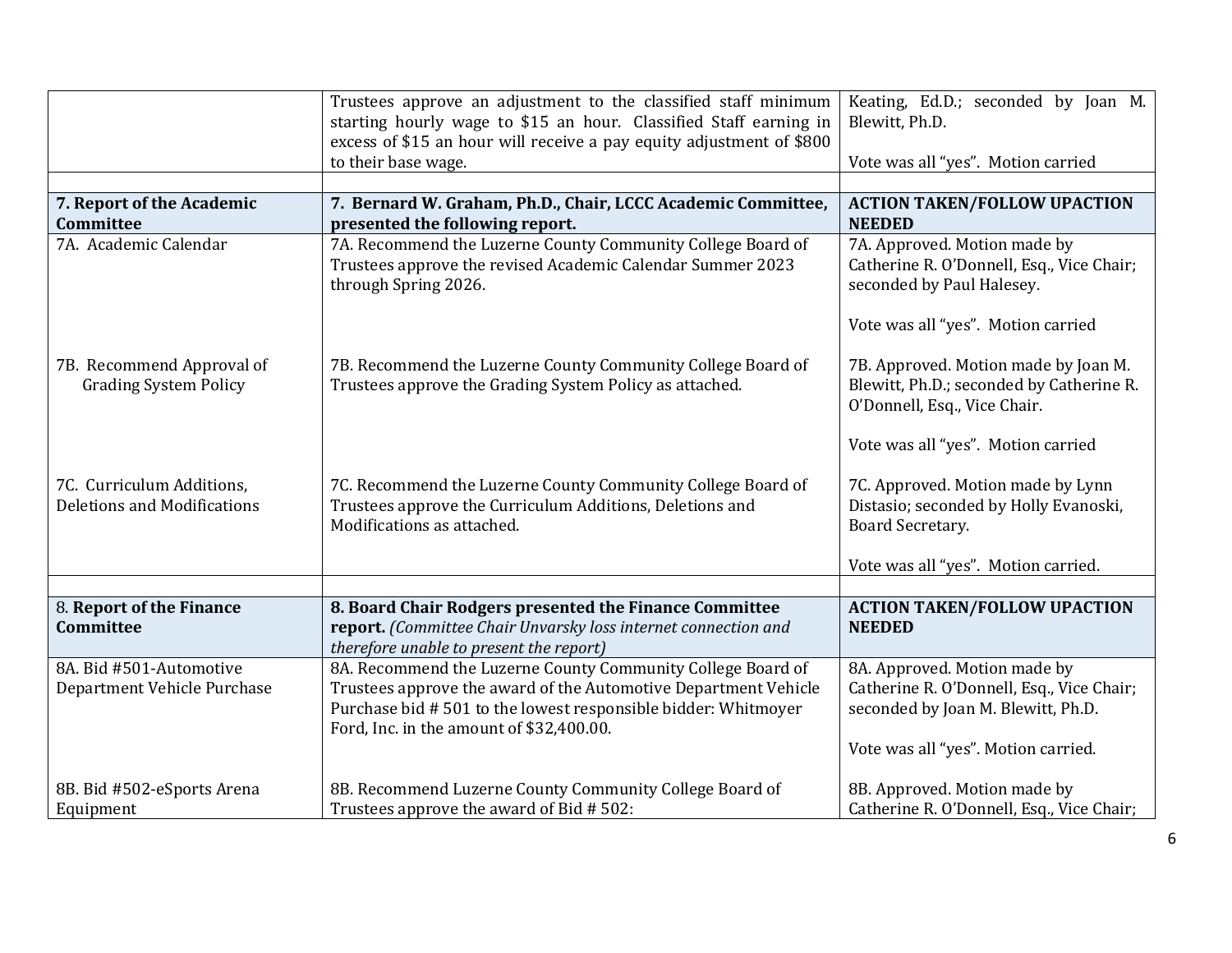|                                                                                                                               | Section $\underline{A}$ - IntegraONE for gaming computers and accessories in the                                                                                                                                                                                                                                                                                                                | seconded by Bernard W. Graham, Ph.D.                                                                             |
|-------------------------------------------------------------------------------------------------------------------------------|-------------------------------------------------------------------------------------------------------------------------------------------------------------------------------------------------------------------------------------------------------------------------------------------------------------------------------------------------------------------------------------------------|------------------------------------------------------------------------------------------------------------------|
|                                                                                                                               | amount of \$27, 808.45;<br>Section $\underline{B}$ – CDW Government for partial miscellaneous equipment<br>in the amount of \$5,937.48 with remaining A/V equipment to B&H<br>Photo and Amazon (lowest quotes) in the amount of \$\$8,481.62;<br>Section C - CDW Government for eSports furniture in the amount of<br>\$13,314.99;<br>The total amount for sections A through C is \$55,542.54. | Vote was all "yes." Motion carried.                                                                              |
| 8C. RFP, Online/Virtual Tutoring<br>Service Technology Program                                                                | 8C. Recommend Luzerne County Community College Board of<br>Trustees approve the proposal to Brainfuse at a rate of \$23.00 per<br>hour.                                                                                                                                                                                                                                                         | 8C. Approved. Motion made by Joan M.<br>Blewitt, Ph.D.; seconded by Catherine R.<br>O'Donnell, Esq., Vice Chair. |
|                                                                                                                               |                                                                                                                                                                                                                                                                                                                                                                                                 | Vote was all "yes". Motion carried.                                                                              |
| 8D. RFP, Property and Liability<br><b>Insurance Proposal</b>                                                                  | 8D. Recommend Luzerne County Community College Board of<br>Trustees approve the award of the Property and Liability Insurance<br>Contract in the amount of \$198,985.00 per year for three (3) years<br>to Joseph J. Joyce Associates, Inc.                                                                                                                                                     | 8D. Approved. Motion made by<br>Catherine R. O'Donnell, Esq., Vice Chair;<br>seconded by Joan M. Blewitt, Ph.D.  |
|                                                                                                                               |                                                                                                                                                                                                                                                                                                                                                                                                 | Vote was all "yes". Motion carried.                                                                              |
| 8E. RFP, Workers' Compensation<br><b>Insurance Contract</b>                                                                   | 8E. Recommend Luzerne County Community College Board of<br>Trustees approve the award of the Worker's Compensation<br>Insurance Contract in the amount of \$62,942.00 per year for three<br>(3) years to Joseph J. Joyce Associates, Inc. The new premium will                                                                                                                                  | 8E. Approved. Motion made by seconded<br>Paul Halesey; seconded by Lynn<br>Distasio.                             |
|                                                                                                                               | result in a savings of \$111,000 over three (3) years.                                                                                                                                                                                                                                                                                                                                          | Vote was all "yes". Motion carried.                                                                              |
| 8F. Ratification, Greater<br>Susquehanna and Hazleton Center<br><b>Science Lab Renovation Final</b><br>Projects Change Orders | 8F. Recommend the Luzerne County Community College Board of<br>Trustees ratify and reaffirm approval of change order #6 for the<br>Greater Susquehanna Center Science Lab in the amount of \$10,434<br>and change order #5 for the Hazleton Center Science Lab in the                                                                                                                           | 8F. Approved. Motion made by Bernard<br>W. Graham, Ph.D.; seconded by Joseph<br>Lettiere.                        |
|                                                                                                                               | amount of \$7,174 to Bognet, Inc., for the unforeseen costs<br>associated with the project.                                                                                                                                                                                                                                                                                                     | Vote was all "yes". Motion carried.                                                                              |
|                                                                                                                               |                                                                                                                                                                                                                                                                                                                                                                                                 |                                                                                                                  |
| 9. Report of the Human                                                                                                        | 9. Daniel Rodgers, Board Chair, noted there were no action                                                                                                                                                                                                                                                                                                                                      | <b>ACTION TAKEN/FOLLOW UPACTION</b>                                                                              |
| <b>Resources Committee</b>                                                                                                    | items of the Human Resources Committee at this time.                                                                                                                                                                                                                                                                                                                                            | <b>NEEDED</b>                                                                                                    |